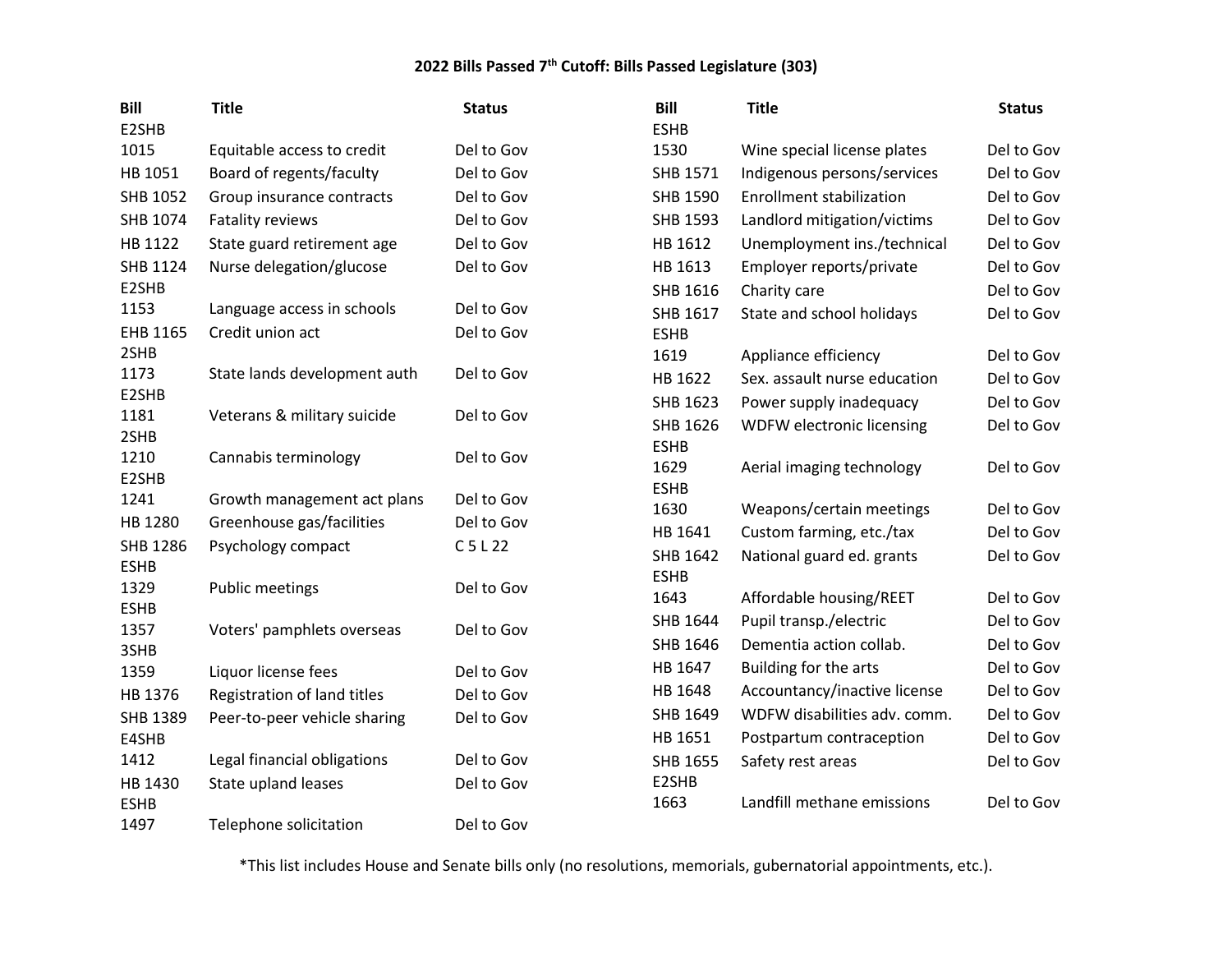| <b>Bill</b>     | <b>Title</b>                    | <b>Status</b> | Bill            | <b>Title</b>                      | <b>Status</b> |
|-----------------|---------------------------------|---------------|-----------------|-----------------------------------|---------------|
| 2SHB            |                                 |               | <b>SHB 1732</b> | Long-term care/delay              | C1L22         |
| 1664            | Schools/support funding         | Del to Gov    | <b>ESHB</b>     |                                   |               |
| HB 1669         | PSERS disability benefits       | Del to Gov    | 1733            | Long-term care/exemptions         | $C$ 2 L 22    |
| <b>ESHB</b>     |                                 |               | <b>SHB 1735</b> | Peace officers/use of force       | $C$ 4 L 22    |
| 1673            | Public works board/broadband    | Del to Gov    | E2SHB           |                                   |               |
| SHB 1675        | Dialysate & dialysis devices    | Del to Gov    | 1736            | State student loan program        | Del to Gov    |
| E2SHB           |                                 |               | HB 1738         | Housing finance comm'n debt       | Del to Gov    |
| 1688            | Out-of-network health care      | Del to Gov    | HB 1739         | Hospital policies/pathogens       | Del to Gov    |
| <b>ESHB</b>     |                                 |               | EHB 1744        | Cancer care collaboratives        | Del to Gov    |
| 1689<br>E2SHB   | Biomarker testing prior auth    | Del to Gov    | SHB 1747        | Child relative placements         | Del to Gov    |
| 1691            | Oil spills/financial resp.      | Del to Gov    | HB 1748         | Human trafficking/ABD prog.       | Del to Gov    |
| <b>ESHB</b>     |                                 |               | 2SHB            |                                   |               |
| 1694            | Chemicals/consumer products     | Del to Gov    | 1751            | Hazing prevention                 | Del to Gov    |
| <b>ESHB</b>     |                                 |               | EHB 1752        | Deferred compensation/Roth        | Del to Gov    |
| 1699            | Work in retirement/schools      | Del to Gov    | <b>ESHB</b>     |                                   |               |
| HB 1700         | Derelict vessel removal         | Del to Gov    | 1753            | Climate funding/tribes            | Del to Gov    |
| SHB 1701        | <b>LEOFF benefits</b>           | Del to Gov    | HB 1755         | <b>TANF time limit extensions</b> | Del to Gov    |
| SHB 1703        | 911 emergency communications    | Del to Gov    | HB 1761         | Opioid reversal by ED nurses      | Del to Gov    |
| HB 1704         | Service contracts               | Del to Gov    | HB 1765         | Health benefit ex./B&O tax        | Del to Gov    |
| <b>ESHB</b>     |                                 |               | SHB 1768        | Energy conservation projects      | Del to Gov    |
| 1705            | Untraceable guns                | Del to Gov    | HB 1769         | Community municipal corps         | Del to Gov    |
| SHB 1706        | Truck drivers/restrooms         | Del to Gov    | SHB 1773        | Assisted outpatient treat.        | Del to Gov    |
| <b>SHB 1708</b> | Audio-only telemed fac fees     | Del to Gov    | SHB 1779        | Surgical smoke                    | Del to Gov    |
| <b>ESHB</b>     |                                 |               | EHB 1784        | License plate visibility          | Del to Gov    |
| 1716            | <b>Ballot casting locations</b> | Del to Gov    | HB 1785         | WSP minimum salary                | Del to Gov    |
| SHB 1717        | <b>GMA</b> planning/tribes      | Del to Gov    | SHB 1790        | Temporary license plates          | Del to Gov    |
| HB 1719         | Military equipment/law enf.     | C 3 L 22      | <b>ESHB</b>     |                                   |               |
| E2SHB           |                                 |               | 1793            | Electric vehicles/HOAs            | Del to Gov    |
| 1723            | Telecommunications access       | Del to Gov    | SHB 1794        | Dishonored paycheck fees          | Del to Gov    |
| <b>SHB 1724</b> | Supportive housing resources    | Del to Gov    | <b>ESHB</b>     |                                   |               |
| SHB 1725        | Missing indigenous persons      | Del to Gov    | 1795            | Nondisclosure/illegal acts        | Del to Gov    |
| <b>SHB 1728</b> | Insulin work group reauth.      | Del to Gov    | HB 1798         | LCEDIR/tourism slogan             | C6L22         |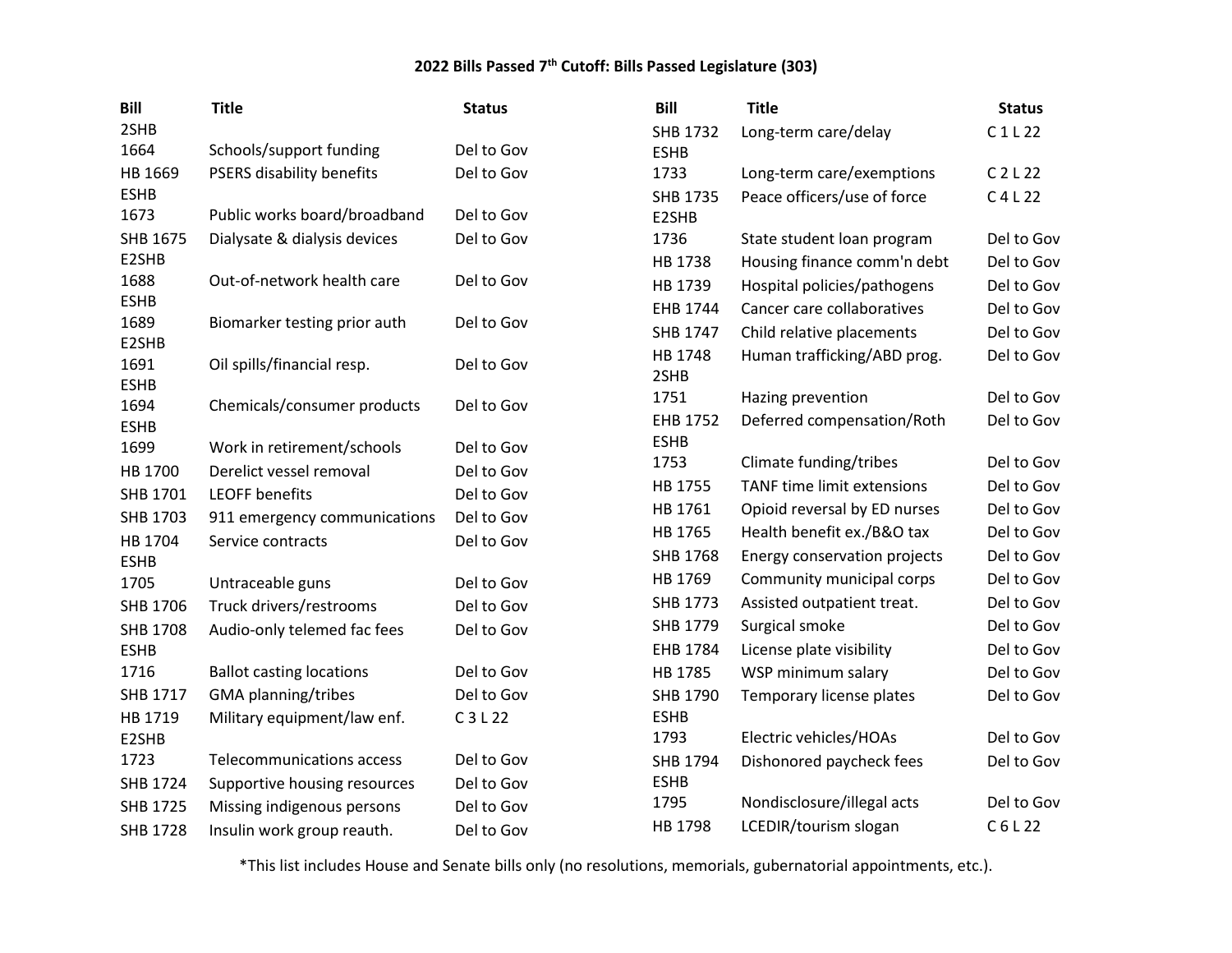| <b>Bill</b><br>E2SHB | <b>Title</b>                                 | <b>Status</b> | <b>Bill</b><br><b>ESHB</b> | <b>Title</b>                     | <b>Status</b> |
|----------------------|----------------------------------------------|---------------|----------------------------|----------------------------------|---------------|
| 1799                 | Organic materials management                 | Del to Gov    | 1881                       | <b>Birth doulas</b>              | Del to Gov    |
| SHB 1800             | Behavioral health/minors                     | Del to Gov    | HB 1888                    | Working fam. credit/rates        | Del to Gov    |
| HB 1805              | Opportunity scholarship prog                 | Del to Gov    | 2SHB                       |                                  |               |
| E2SHB                |                                              |               | 1890                       | Children behavioral health       | Del to Gov    |
| 1812                 | Energy facility site council                 | Del to Gov    | SHB 1893                   | EMTs/public health               | Del to Gov    |
| 2SHB                 |                                              |               | HB 1894                    | Juvenile diversion/period        | Del to Gov    |
| 1814                 | Community solar projects                     | Del to Gov    | HB 1899                    | DFI data confidentiality         | C 8 L 22      |
| E2SHB<br>1815        |                                              | Del to Gov    | SHB 1901                   | Civil protection orders          | Del to Gov    |
| 2SHB                 | Catalytic converter theft                    |               | SHB 1902                   | Workers' comp reopening          | Del to Gov    |
| 1818                 | Reentry and rehabilitation                   | Del to Gov    | 2SHB                       |                                  |               |
| <b>ESHB</b>          |                                              |               | 1905                       | Homelessness/youth discharge     | Del to Gov    |
| 1821                 | Telemedicine/relationship                    | Del to Gov    | HB 1907                    | Gift equity packaging            | Del to Gov    |
| HB 1825              | Single judge courts                          | Del to Gov    | <b>ESHB</b><br>1914        | Motion picture program           | Del to Gov    |
| HB 1832              | Code city form of government                 | Del to Gov    | HB 1927                    | Legislative service leave        | Del to Gov    |
| HB 1833              | School meals/electronic info                 | Del to Gov    | <b>ESHB</b>                |                                  |               |
| HB 1834              | Student absences/mental hith                 | Del to Gov    | 1930                       | Cosmetologists, etc/licenses     | Del to Gov    |
| 2SHB                 |                                              |               | EHB 1931                   | Hydropower license fees          | Del to Gov    |
| 1835                 | Postsecondary enrollment                     | Del to Gov    | HB 1934                    | Tribal exchange agreements       | Del to Gov    |
| <b>ESHB</b><br>1846  |                                              | Del to Gov    | SHB 1941                   | Active shooter drills            | Del to Gov    |
| EHB 1851             | Data centers tax preference<br>Abortion care | Del to Gov    | HB 1953                    | Sensitive voter information      | Del to Gov    |
| HB 1859              |                                              | Del to Gov    | SHB 1955                   | Dependency/education             | Del to Gov    |
| 2SHB                 | Cannabis analysis labs                       |               | <b>ESHB</b>                |                                  |               |
| 1860                 | Behavioral health discharge                  | Del to Gov    | 1956                       | Incarcerated individuals/PRA     | Del to Gov    |
| <b>ESHB</b>          |                                              |               | SHB 1961                   | Name change fee waivers          | Del to Gov    |
| 1866                 | Supportive housing                           | Del to Gov    | HB 1974                    | <b>Education elections/WSSDA</b> | Del to Gov    |
| SHB 1867             | Dual credit program data                     | Del to Gov    | HB 1975                    | Management/housing auths         | Del to Gov    |
| HB 1874              | Prof. licensure/convictions                  | Del to Gov    | SHB 1980                   | <b>Concurrent services</b>       | Del to Gov    |
| SHB 1876             | Ballot measures/impact discl                 | Del to Gov    | EHB 1982                   | Property tax penalties           | Del to Gov    |
| <b>SHB 1878</b>      | Schools/comm. eligibility                    | $C$ 7 L 22    | SHB 1984                   | Vehicle reg. cert. addresses     | Del to Gov    |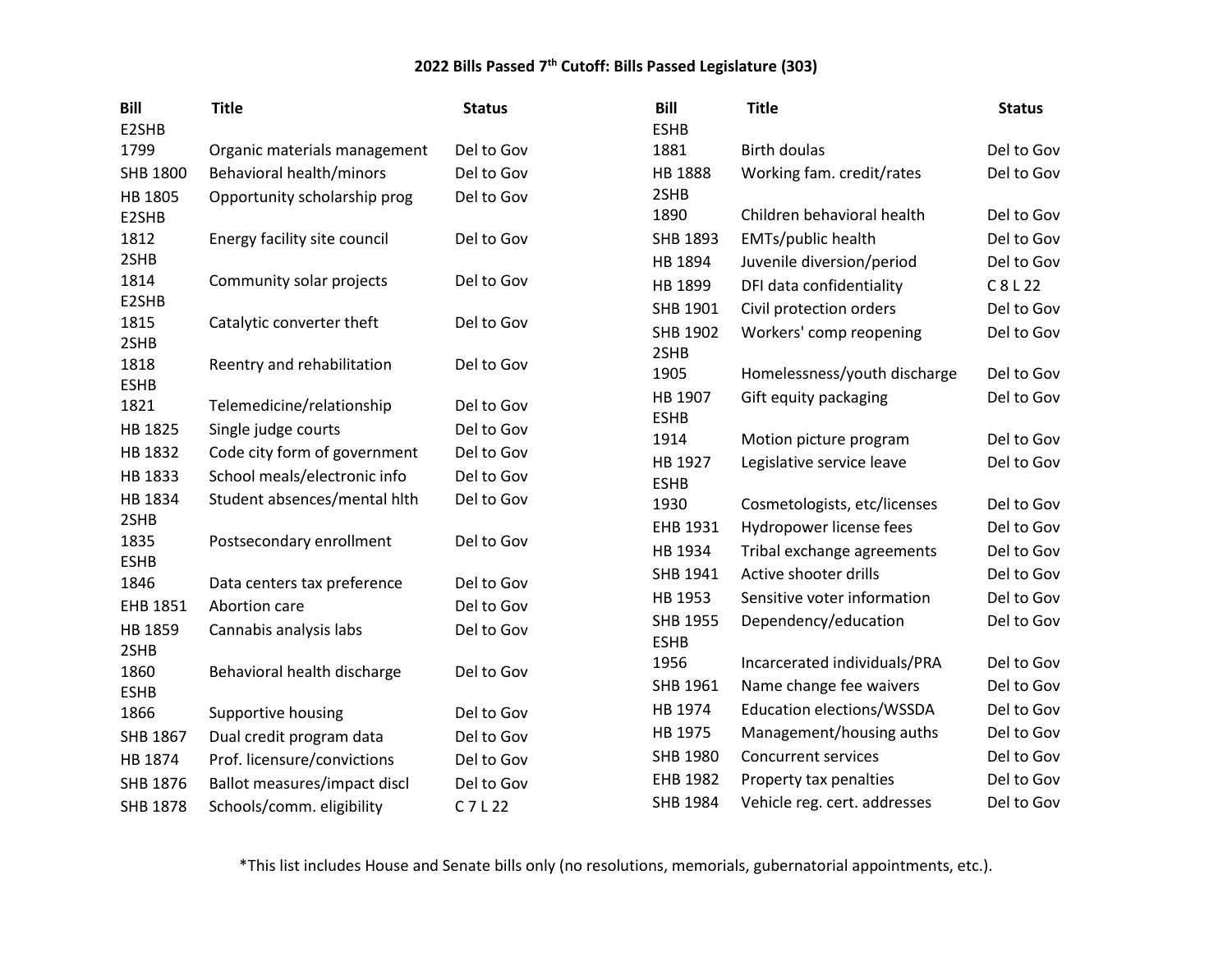| <b>Bill</b>     | <b>Title</b>                     | <b>Status</b> | <b>Bill</b>     | <b>Title</b>                      | <b>Status</b> |
|-----------------|----------------------------------|---------------|-----------------|-----------------------------------|---------------|
| 2SHB            |                                  |               |                 |                                   | H Spkr        |
| 1988            | Clean tech. tax deferrals        | Del to Gov    | SB 5002         | State auditor                     | Signed        |
| EHB 1990        | SR 167 & I-405 tax deferral      | Del to Gov    | ESB 5017        | School district procurement       | Del to Gov    |
| SHB 2001        | Tiny houses/GMA                  | Del to Gov    | SB 5042         | GMA actions effective date        | Del to Gov    |
| HB 2007         | Nurse educator loans             | Del to Gov    | <b>ESSB</b>     |                                   |               |
| 2SHB            |                                  |               | 5078            | Large capacity magazines          | Del to Gov    |
| 2008            | Dev. disability programs/IQ      | Del to Gov    | 2SSB            |                                   | H Spkr        |
| SHB 2019        | Careers in retail                | Del to Gov    | 5085            | Electric motorcycles/fees         | Signed        |
| HB 2024         | SR 520 sales tax deferral        | Del to Gov    | SB 5196         | Special legislative sessions      | Del to Gov    |
| HB 2033         | Emergency and work zones         | Del to Gov    | <b>ESSB</b>     |                                   | H Spkr        |
| <b>ESHB</b>     |                                  |               | 5245            | Safety of crime victims           | Signed        |
| 2037            | Peace officers/use of force      | Del to Gov    | <b>SSB 5252</b> | School consultation/tribes        | C9L22         |
| SHB 2046        | Legislative activity ethics      | Del to Gov    | <b>ESSB</b>     |                                   | H Spkr        |
| <b>SHB 2050</b> | Parent pay/child detention       | Del to Gov    | 5268            | Dev. disability services          | Signed        |
| SHB 2051        | Agricultural disaster assist     | Del to Gov    | 2ESSB<br>5275   | Intense rural dev. areas          | Del to Gov    |
| <b>SHB 2057</b> | State patrol workforce           | Del to Gov    |                 |                                   | H Spkr        |
| HB 2058         | Parks & rec. leasehold tax       | Del to Gov    | <b>SSB 5376</b> | <b>Education ombuds awareness</b> | Signed        |
| HB 2061         | Public improvements/housing      | Del to Gov    |                 |                                   | H Spkr        |
| <b>ESHB</b>     |                                  |               | <b>SSB 5488</b> | <b>Tacoma Narrows toll bridge</b> | Signed        |
| 2064            | Residential tenant deposits      | Del to Gov    | SB 5489         | <b>Business entities</b>          | Del to Gov    |
| <b>SHB 2068</b> | Imagination library              | Del to Gov    | <b>ESSB</b>     |                                   |               |
| HB 2074         | Off-road vehicles fees           | Del to Gov    | 5490            | Interbranch advisory comm.        | Del to Gov    |
| E2SHB           |                                  |               | SSB 5496        | Health prof. monitoring           | Del to Gov    |
| 2075            | <b>DSHS</b> service requirements | Del to Gov    | SSB 5497        | Board of ed. student members      | Del to Gov    |
| <b>ESHB</b>     |                                  |               |                 |                                   | H Spkr        |
| 2076            | Transp. network companies        | Del to Gov    | SB 5498         | Posthumous H.S. diplomas          | Signed        |
| 2SHB            |                                  |               | SB 5504         | Discover pass free days           | Del to Gov    |
| 2078            | Outdoor learning grant prg.      | Del to Gov    | SB 5505         | Farmers market prop. tax ex.      | Del to Gov    |
| EHB 2096        | Working families' tax exempt     | Del to Gov    | SB 5508         | Insurance guaranty fund           | Del to Gov    |
| <b>SHB 2099</b> | Tax penalties                    | Del to Gov    | SB 5518         | OT licensure compact              | Del to Gov    |
| <b>ESHB</b>     |                                  |               | SB 5519         | Accountancy/inactive license      | Del to Gov    |
| 2124            | Leg. collective bargaining       | Del to Gov    |                 |                                   |               |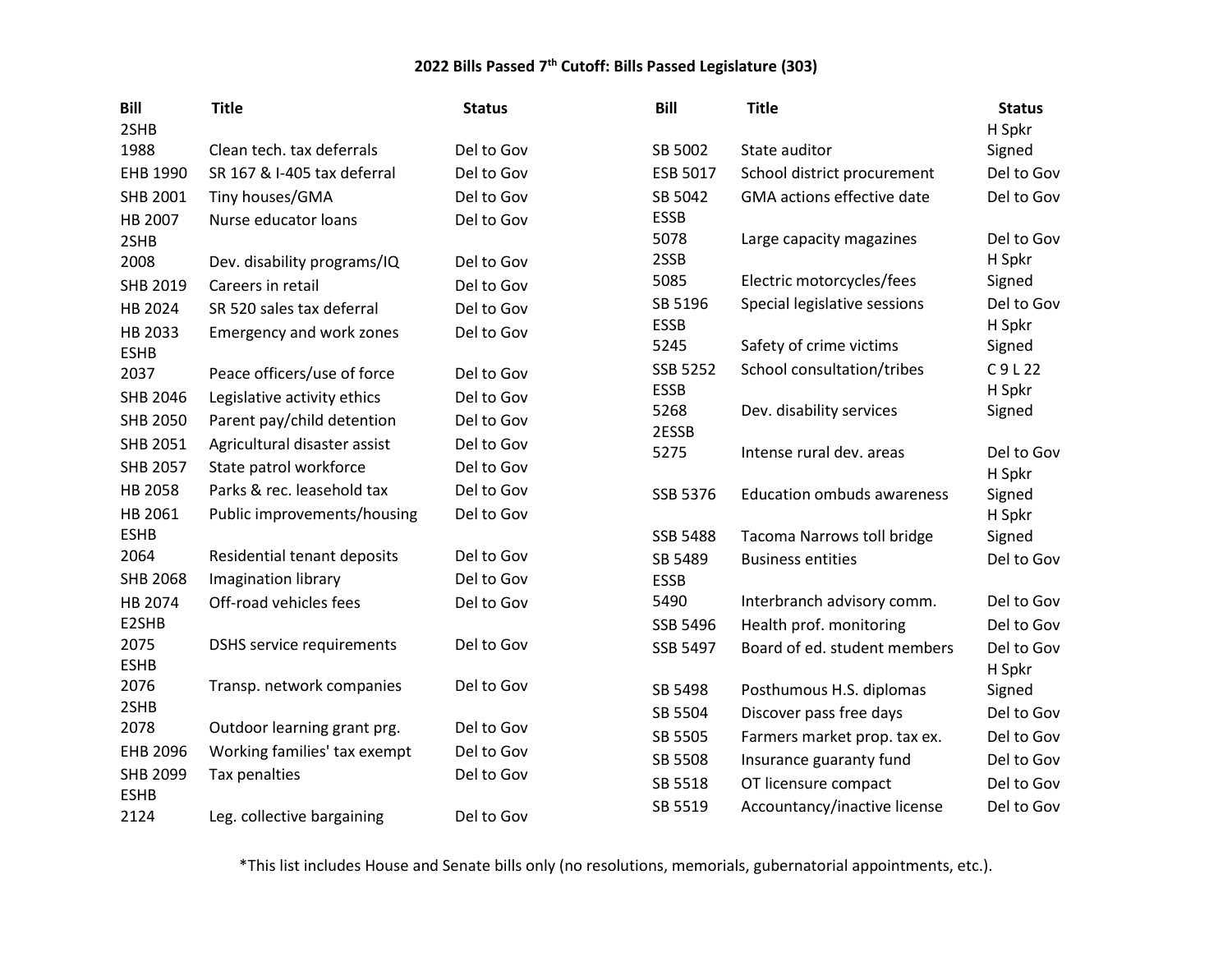| <b>Bill</b>     | <b>Title</b>                 | <b>Status</b> | <b>Bill</b> | <b>Title</b>                 | <b>Status</b>    |
|-----------------|------------------------------|---------------|-------------|------------------------------|------------------|
|                 |                              | H Spkr        |             |                              | H Spkr           |
| <b>SSB 5528</b> | RTA supplemental revenue     | Signed        | SSB 5610    | Rx drug cost sharing         | Signed           |
|                 |                              | H Spkr        |             |                              | H Spkr           |
| SB 5529         | Self-directed care           | Signed        | SB 5612     | DV sentencing statements     | Signed           |
| <b>ESSB</b>     |                              | H Spkr        | SB 5615     | State sport                  | Del to Gov       |
| 5531            | Uniform unclaimed property   | Signed        | 2SSB        |                              |                  |
| 2SSB            |                              | H Spkr        | 5616        | Accounts                     | Del to Gov       |
| 5532            | Rx drug affordability board  | Signed        | SB 5617     | Main street programs/pop.    | Del to Gov       |
| SB 5539         | Ed. service district funding | Del to Gov    | 2SSB        |                              | H Spkr           |
| <b>ESSB</b>     |                              | H Spkr        | 5619        | Kelp & eelgrass conservation | Signed           |
| 5544            | Blockchain work group        | Signed        | SB 5624     | Livestock identification     | Del to Gov       |
| SB 5545         | Survivor benefits            | Del to Gov    | <b>ESSB</b> |                              | H Spkr           |
| <b>SSB 5546</b> | Insulin affordability        | C 10 L 22     | 5628        | Cyber harassment             | Signed           |
| SSB 5548        | Child custody transfers      | Del to Gov    | SSB 5631    | CDLs/human trafficking       | Del to Gov       |
|                 |                              | H Spkr        |             |                              | H Spkr           |
| SSB 5555        | Safety telecommunicators     | Signed        | SB 5634     | UTC regulatory fees          | Signed           |
| <b>SSB 5558</b> | Interstate toll bridges      | Del to Gov    |             |                              | H Spkr           |
| SSB 5564        | Employee assistance programs | $C$ 11 L 22   | SSB 5644    | Behavioral health coresponse | Signed           |
| SB 5565         | Fire district treasurers     | Del to Gov    | 2SSB        |                              | H Spkr           |
|                 |                              | H Spkr        | 5649        | Family and medical leave     | Signed           |
| SB 5566         | Independent youth housing    | Signed        | SSB 5651    | Capital budget, supplemental | H Spkr<br>Signed |
| SSB 5575        | Snohomish county/judges      | Del to Gov    |             |                              | H Spkr           |
| SB 5582         | Port commission districts    | Del to Gov    | SB 5657     | Juvenile instit./comp sci.   | Signed           |
| SB 5583         | Census data/incarceration    | Del to Gov    | 2SSB        |                              | H Spkr           |
|                 |                              | H Spkr        | 5664        | Forensic competency programs | Signed           |
| SB 5585         | Domestic wastewater fees     | Signed        | SB 5676     | PERS/TRS 1 benefit increase  | Del to Gov       |
| SSB 5589        | Primary care spending        | Del to Gov    | SSB 5678    | Energy project orders        | Del to Gov       |
| SSB 5590        | Marine resources ad. council | Del to Gov    |             |                              | H Spkr           |
| <b>ESSB</b>     |                              |               | SB 5687     | Traffic safety               | Signed           |
| 5593            | Urban growth area boundaries | Del to Gov    | <b>ESSB</b> |                              | H Spkr           |
| E2SSB           |                              | H Spkr        | 5689        | Transportation budget, supp. | Signed           |
| 5600            | Apprenticeship programs      | Signed        |             |                              |                  |
| SB 5602         | Service providers/financial  | Del to Gov    |             |                              |                  |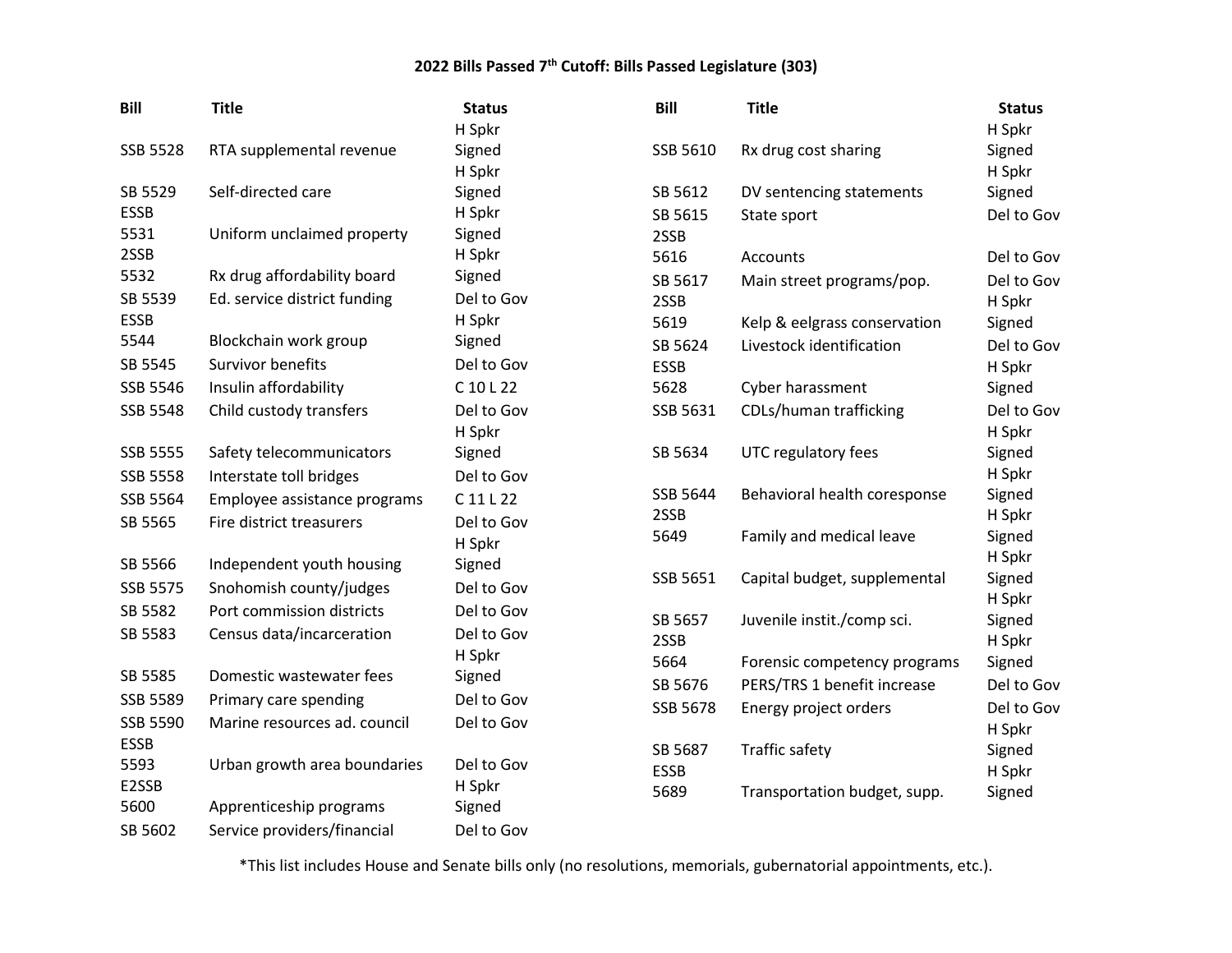| <b>Bill</b> | <b>Title</b>                 | <b>Status</b>        | <b>Bill</b> | <b>Title</b>                 | <b>Status</b> |
|-------------|------------------------------|----------------------|-------------|------------------------------|---------------|
| <b>ESSB</b> |                              | S Pres               | E2SSB       |                              | H Spkr        |
| 5693        | Operating budget, supp.      | Signed               | 5755        | Underdev. land redevelopment | Signed        |
| SB 5694     | DOC-tribal agreements        | Del to Gov           | SSB 5756    | Semiquincentennial committee | Del to Gov    |
| 2SSB        |                              | H Spkr               | <b>ESSB</b> |                              |               |
| 5695        | DOC body scanner pilot       | Signed               | 5758        | Condominium conversions      | Del to Gov    |
| SSB 5701    | Workers' comp wages          | Del to Gov           | <b>ESSB</b> |                              | H Spkr        |
| E2SSB       |                              | H Spkr               | 5761        | Wage and salary information  | Signed        |
| 5702        | Donor human milk coverage    | Signed               | SB 5763     | Minimum wage/disabilities    | Del to Gov    |
|             |                              | H Spkr               | E2SSB       |                              | H Spkr        |
| SB 5713     | Limited equity coop. housing | Signed               | 5764        | Apprenticeships & higher ed. | Signed        |
| <b>ESSB</b> |                              | H Spkr               | SSB 5765    | Midwifery                    | Del to Gov    |
| 5714        | Solar canopies tax deferral  | Signed               | SSB 5785    | Transitional food assistance | Del to Gov    |
| SB 5715     | Definition of broadband      | Del to Gov           | SB 5787     | Linked deposit program       | Del to Gov    |
| 2SSB        |                              | H Spkr               |             |                              | H Spkr        |
| 5720        | Student financial literacy   | Signed               | SB 5788     | Guardianship of minors       | Signed        |
|             |                              | H Spkr               | 2SSB        |                              | H Spkr        |
| SSB 5722    | Greenhouse gases/buildings   | Signed               | 5789        | Innovation challenge program | Signed        |
|             |                              | H Spkr               |             |                              | H Spkr        |
| SSB 5728    | Drug forfeiture collections  | Signed               | SSB 5790    | Community support services   | Signed        |
|             |                              | H Spkr               | SSB 5791    | <b>LEOFF benefits</b>        | Del to Gov    |
| SSB 5729    | Hearing deadlines/good cause | Signed               | 2SSB        |                              | H Spkr        |
| 2SSB        |                              |                      | 5793        | State boards, etc./stipends  | Signed        |
| 5736        | Minors/behavioral health     | Del to Gov<br>H Spkr | E2SSB       |                              | H Spkr        |
| SSB 5741    | Patches pal license plates   | Signed               | 5796        | Cannabis revenue             | Signed        |
| SSB 5745    | Personal needs allowance     | Del to Gov           |             |                              | H Spkr        |
|             |                              |                      | SSB 5799    | Workforce surcharge/clinics  | Signed        |
| SB 5747     | Statewide oil spill plan     | Del to Gov           | ESB 5800    | Tax and revenue laws         | Del to Gov    |
| SSB 5749    |                              | H Spkr               |             |                              | H Spkr        |
|             | Rent payments                | Signed               | SSB 5810    | Legal service plans          | Signed        |
| SB 5750     | WA state leadership board    | Del to Gov           | SSB 5814    | Child abuse/medical eval.    | Del to Gov    |
|             |                              | H Spkr               | <b>ESSB</b> |                              |               |
| SSB 5753    | Board & commission sizes     | Signed               | 5815        | Identicards                  | Del to Gov    |